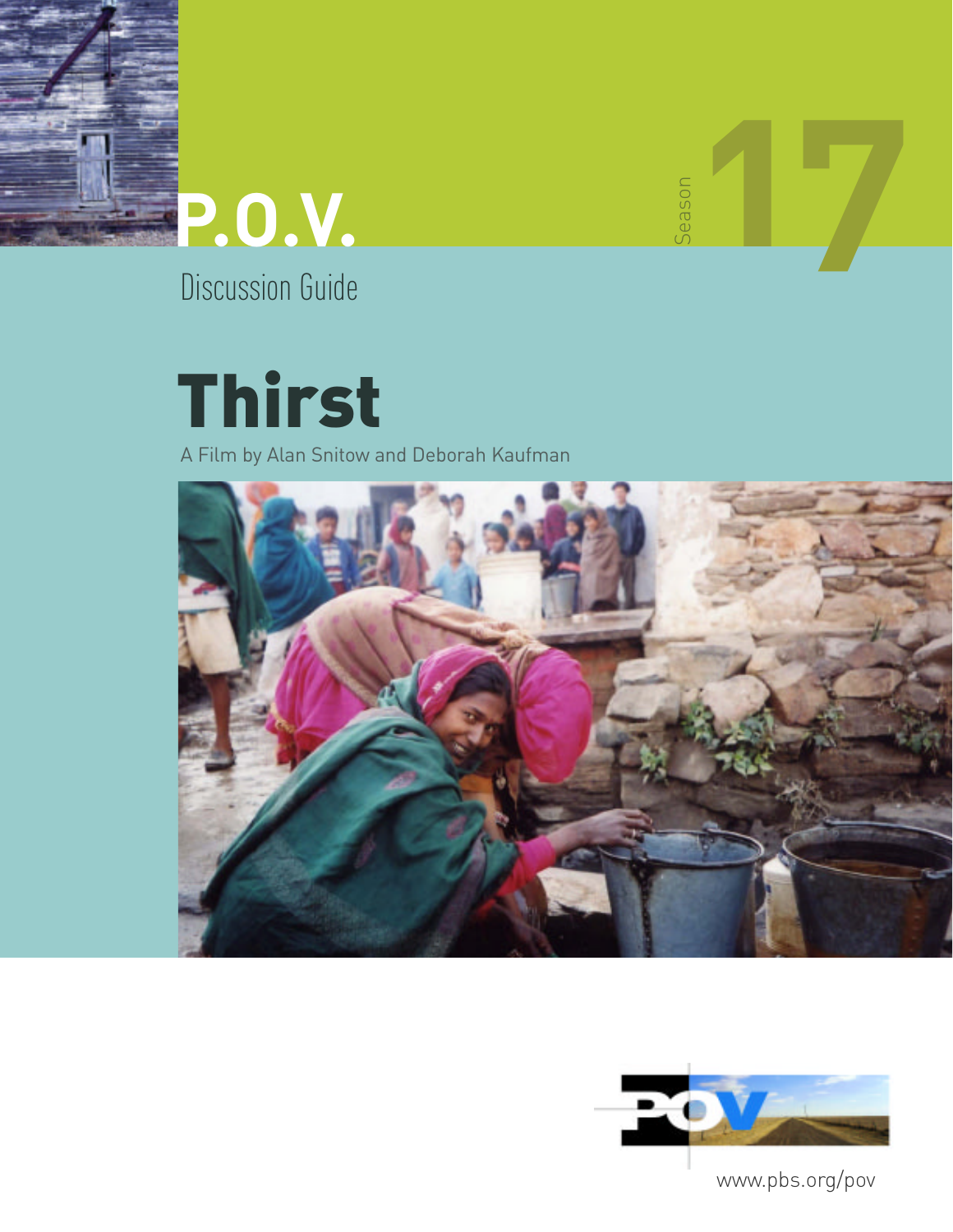# **Letter From the Filmmakers**

BERKELEY, 2004

### **Dear Colleague,**

We had heard some crazy stories about water: Corporations wanted to drag polar ice caps to the Middle East for profit. An entrepreneur wanted to suck water from two wild California rivers and ship it down the Pacific coast to Southern California in bags the size of football fields that he called "giant condoms." These are the stories you hear at parties and as jokes on late-night TV. But when we learned that scandal-plagued and bankrupt Enron was one of the largest corporations involved in the global water business, we knew something really big was happening.

And then it got personal. How come a bottle of water costs more than a gallon of gasoline? Why doesn't anybody fix the broken water fountains at our public high schools? Why does the Bechtel Corporation—so busy in Saudi Arabia and postwar Iraq—want to run our local water supply, which until now has been under public control?



*Filmmakers Alan Snitow and Deborah Kaufman* Photo by Richard Bermack

There are connections between conflicts for control of water here at home and far from our borders. Private-water lobbyists have declared the 85% of American water systems that are public as a tremendous market opportunity in the next few years. The World Bank is helping to make water privatization a fact in most of the developing world by requiring countries to sell public water supplies as a precondition to get loans. Around the world, water is the oil of the 21st century.

**P.O.V.** 

Human-rights activists and environmentalists have been the first to express concern about the future of water. But what's at stake with the privatization of this scarce natural resource goes beyond the work of advocacy groups. It's the notion of democracy itself: Who will actually make the decisions that affect everyone's future, and who will be excluded?

It's striking that in every water story we researched for this film, corporations with household names like Coca-Cola and Nestlé seemed to be hard at work trying to prevent citizens from voting on or even knowing about decisions that would affect their lives. That convinced us to tell the water story from the point of view of the "water warriors," those opposing corporate attempts to take over global water resources.

One of the most compelling aspects of water is not just its universality, but also the intensity of our involvement with it, and the elegant simplicity of the questions that the new battles over water raise: Is water a human right or just another commodity to be bought and sold in the market? Is it society's role to protect our natural environment or to exploit it? Who gets to decide?

In a revealing moment in our production of *Thirst*, the pro-privatization mayor of Stockton, California, says that it's time to "think of our citizens as customers." When did this notion take hold? We were taught that government has another purpose beyond supplication to "the market," that endangered natural resources aren't consumer goods, and that people aren't simply profitproducing consumers, but citizens who rely on one another in caring communities.

*Thirst* is designed to begin a conversation about these questions, and to show the human dimensions—what is at stake for everyday people—of this little-known global struggle for the future of humanity's most essential natural resource. Thanks for joining in and extending the dialogue.

*Sincerely Yours,*

#### **Deborah Kaufman and Alan Snitow**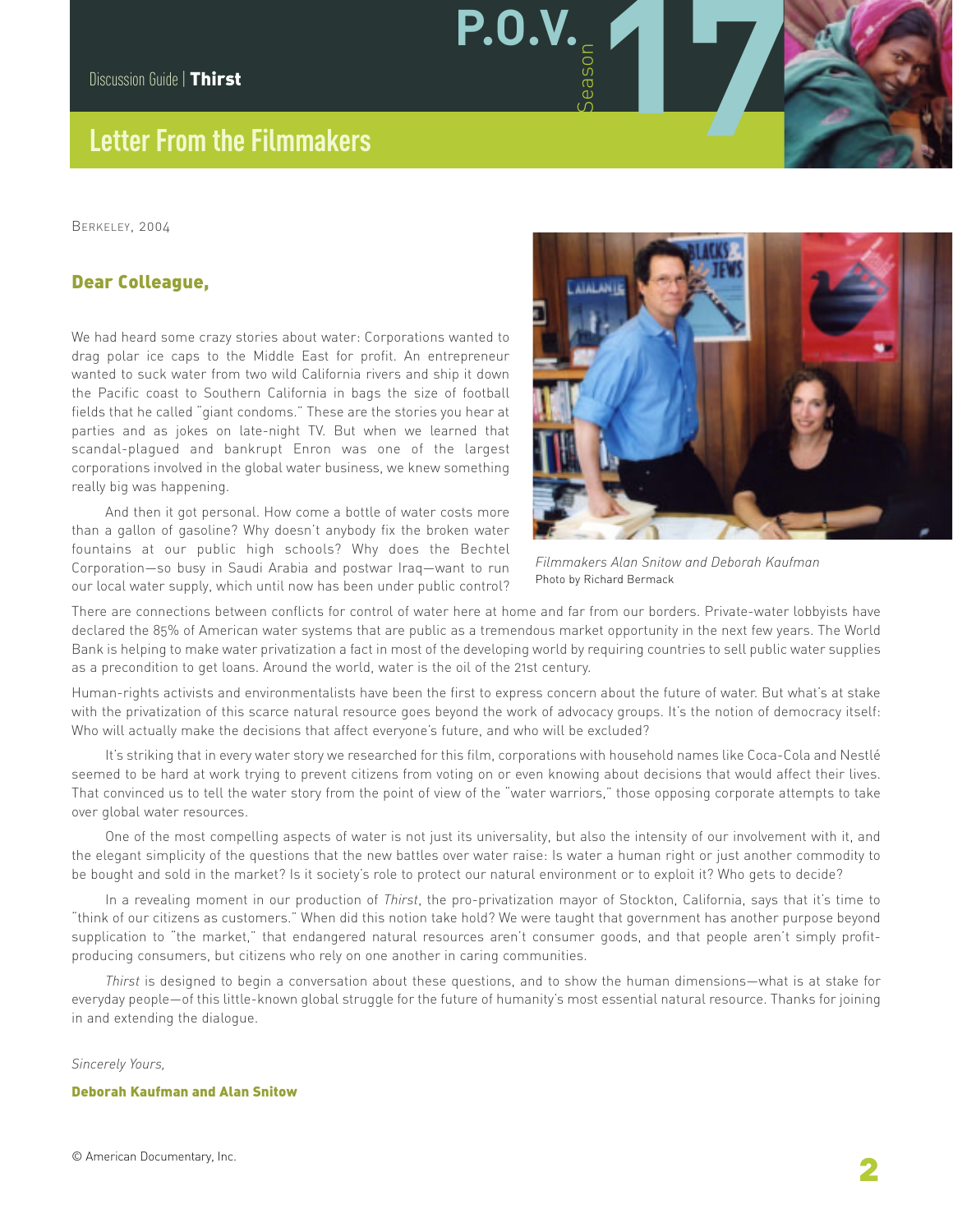# **Table of Contents**

# **Credits, Acknowledgements**

| 4  | <b>Introduction</b>                  |
|----|--------------------------------------|
| 5  | <b>Key Issues</b>                    |
| 5  | <b>Potential Partners</b>            |
| 6  | <b>Background Information</b>        |
| 6  | People We Meet in Thirst             |
| 7  | <b>What Is Privatization and</b>     |
|    | Who Is Involved?                     |
| 7  | <b>Statistics</b>                    |
| 8  | <b>Locations</b>                     |
| 9  | <b>Using This Guide</b>              |
| 9  | <b>Planning an Event</b>             |
| 10 | <b>Facilitating a Discussion</b>     |
| 10 | <b>Preparing Yourself</b>            |
| 11 | <b>Preparing the Group</b>           |
| 12 | <b>General Discussion Questions</b>  |
| 13 | <b>Discussion Prompts</b>            |
| 13 | <b>Examining Privatization</b>       |
| 14 | <b>Looking at Democratic Process</b> |
| 15 | <b>Thinking About the Future</b>     |
| 16 | <b>Taking Action</b>                 |
| 18 | <b>Resources</b>                     |
| 20 | <b>How To Buy The Film</b>           |
|    |                                      |

#### **Writer**

**P.O.V.** 

Dr. Faith Rogow *Insighters Educational Consulting*

#### **Producers**

Cara Mertes *Executive Director, P.O.V.* Eliza Licht *Community Engagement Manager, P.O.V.* Theresa Riley *Director of P.O.V. Interactive*  Design: Rafael Jiménez Copyeditor: Amy Vinchesi

### **Thanks to those who contributed and / or reviewed this guide:**

Alan Snitow and Deborah Kaufman *Producers, Thirst*

Ruth Caplan *Chair, Water Privitization Task Force The Sierra Club*

Annalisa Loeffler *Deputy Director of Outreach Thirteen/WNET New York*

George Mehaffy *Vice President for Academic Leadership and Change, American Association of State Colleges and Universities (AASCU)*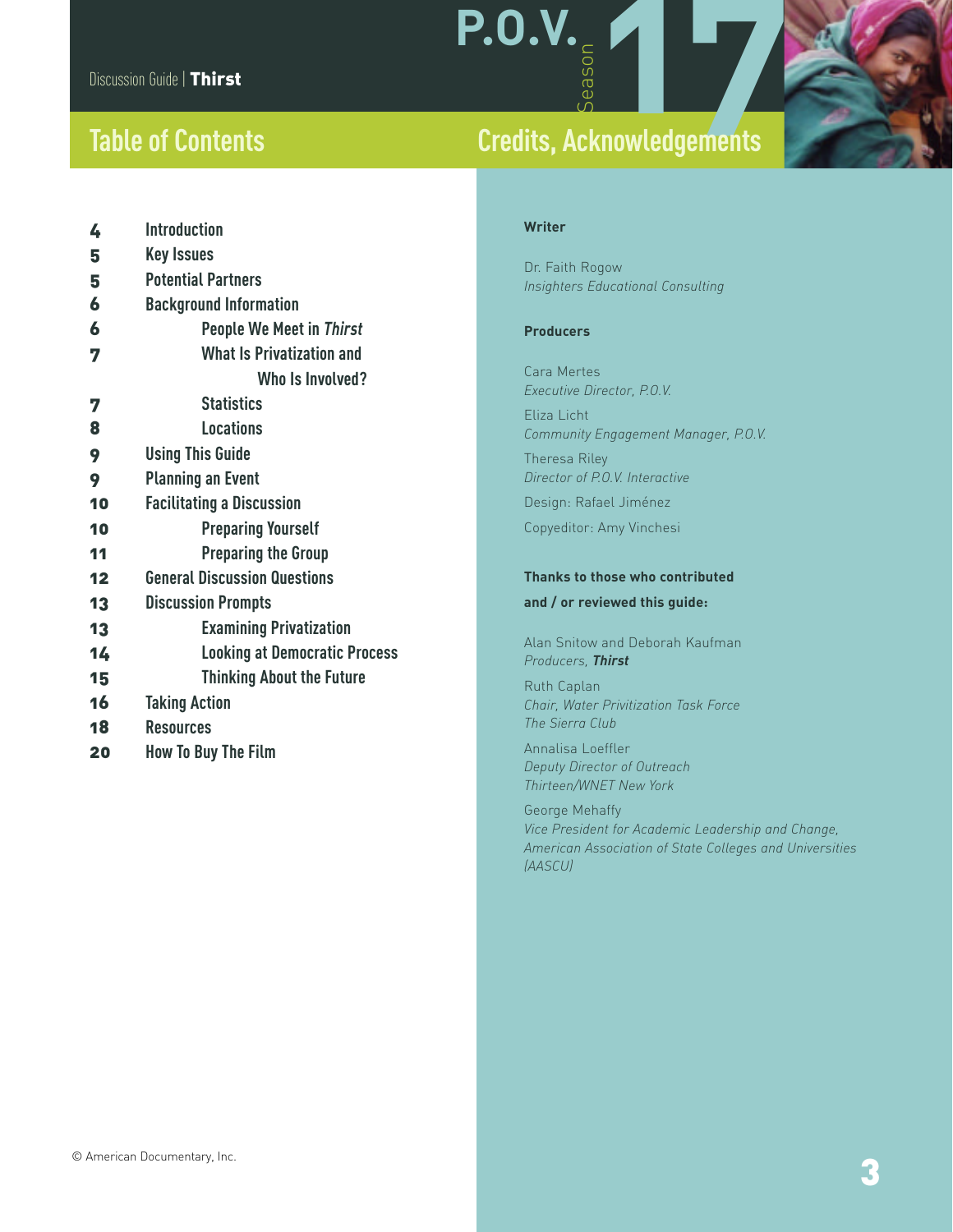## **Introduction**

Global corporations are rapidly buying up local water supplies. As communities grapple with the sudden loss of control over this precious resource, they are finding themselves in the midst of local conflicts with global implications.

*Thirst*, an hour-long, character-driven documentary without narration reveals how water is the catalyst for explosive community resistance to corporate global-

ization. Shot in Bolivia, India, Japan and the United States, the film is a piercing look at the conflict between public stewardship and private profit. As it profiles privatization projects, *Thirst* asks viewers to consider a fundamental question: Is water a basic human right, belonging to everyone, or is it a commodity, subject to the control of corporations interested in buying, selling, and trading it for profit?

*Thirst* provides viewers with an opportunity to think deeply about our relationship to a life necessity that most people in the United States take for granted, and about how a

democracy best protects and provides essential resources. It is a powerful springboard for community discussion about the proper balance between government, industry, and individual citizens in the caretaking and distribution of a limited and vital resource.



**P.O.V.** 

Photo: Snitow-Kaufman Productions *Protest outside Stockton City Hall before city council vote on privatizing Stockton's water system*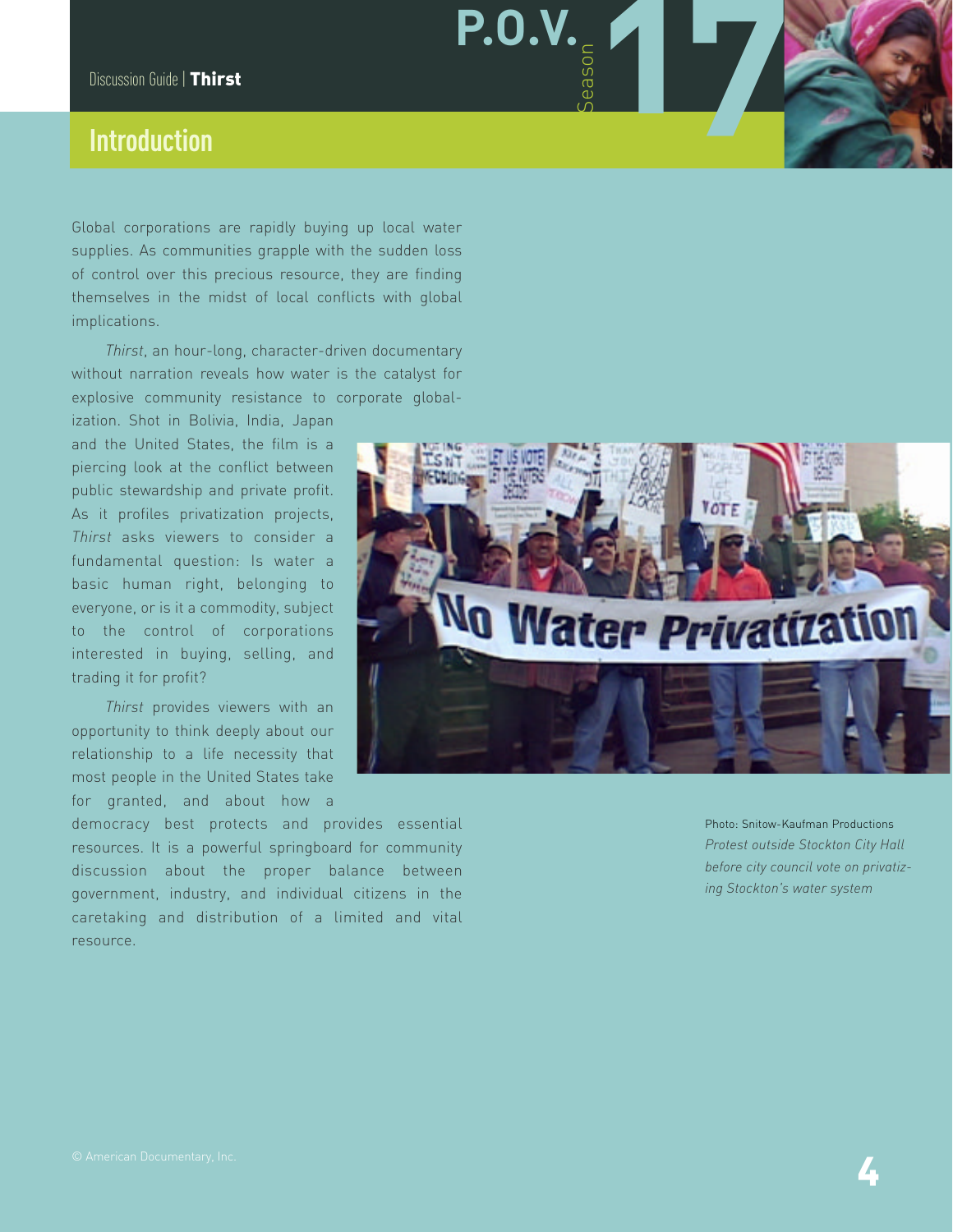# **Potential Partners**

*Thirst* is well suited for use in a variety of settings and is especially recommended for use with:

- **Your local PBS station**
- **Groups of the Sierra Club (www.sierraclub.org)**
- **Groups focused on any of the issues listed above**
- **Government agencies and utility providers**
- **Faith-based organizations**
- **Academic departments and student groups at colleges, universities, community colleges, and high schools**
- **Community organizations with a mission to promote education and learning such as P.O.V.'s national partners Elderhostel Learning in Retirement Centers; members of the Listen Up! Network; or your local library.**

*Thirst* is an excellent tool for dialogue because it provides a variety of situations and responses. It will be of special interest to people interested in exploring or working on the issues below:

**agriculture conservation democracy / government ecology economics education environment foreign policy gender globalization human rights poverty social justice sociology sustainable development**

**P.O.V.** 

**Key Issues**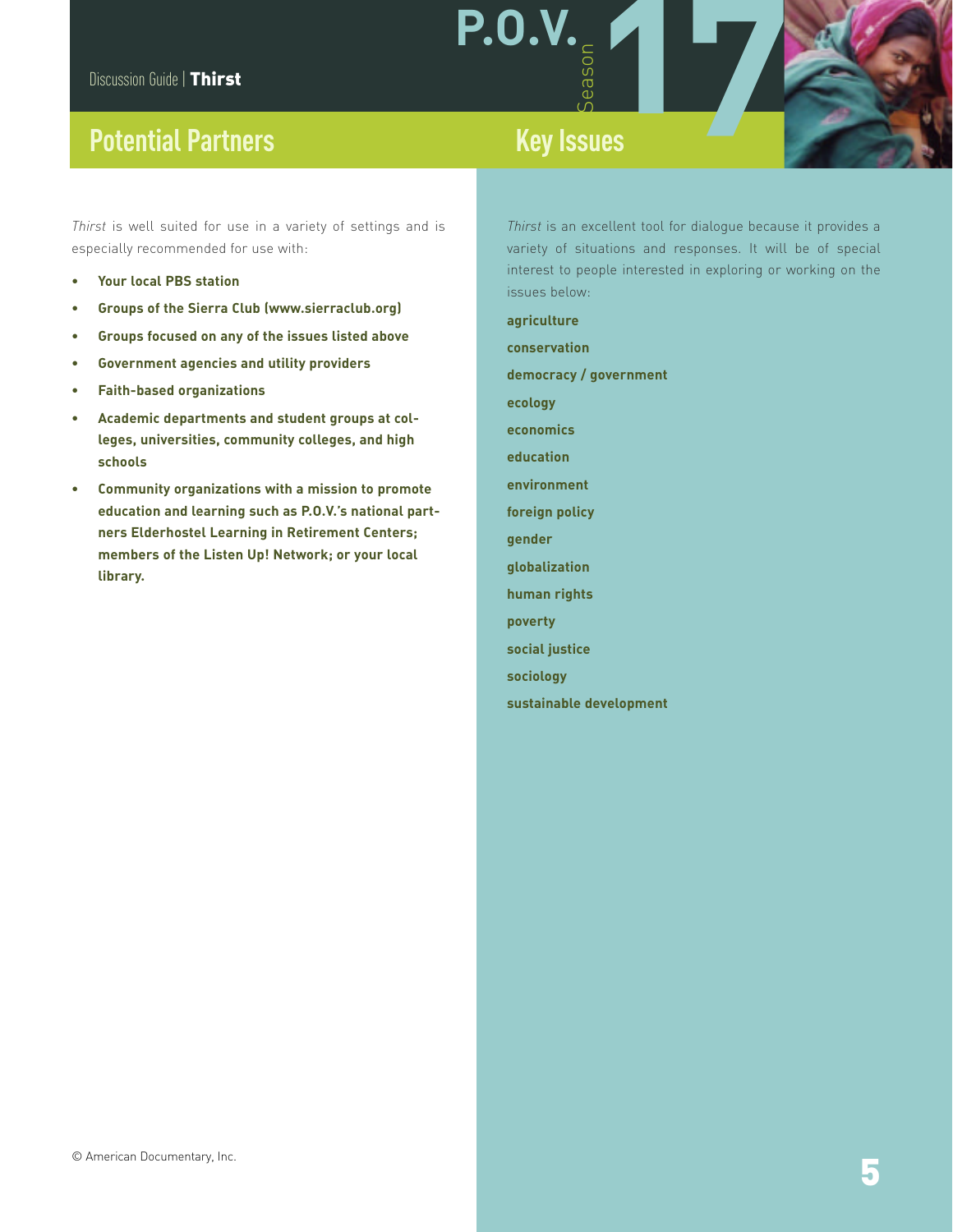# **Background Information**

### **People We Meet in Thirst**



**Stockton Mayor Gary Podesto** – advocate for privatization



**P.O.V.** 

**Michael McDonald** – Maintenance Supervisor, Municipal Wastewater Plant, public employee against privatization



**Dale Stocking** – Orthodontist organizing for public vote



**Oscar Olivera** – Award-winning Bolivian water activist



**Rajendra Singh** – Indian water conservation leader



**Maude Barlow** – Chair, Council of Canadians



**John Briscoe** – Senior Water Advisor, The World Bank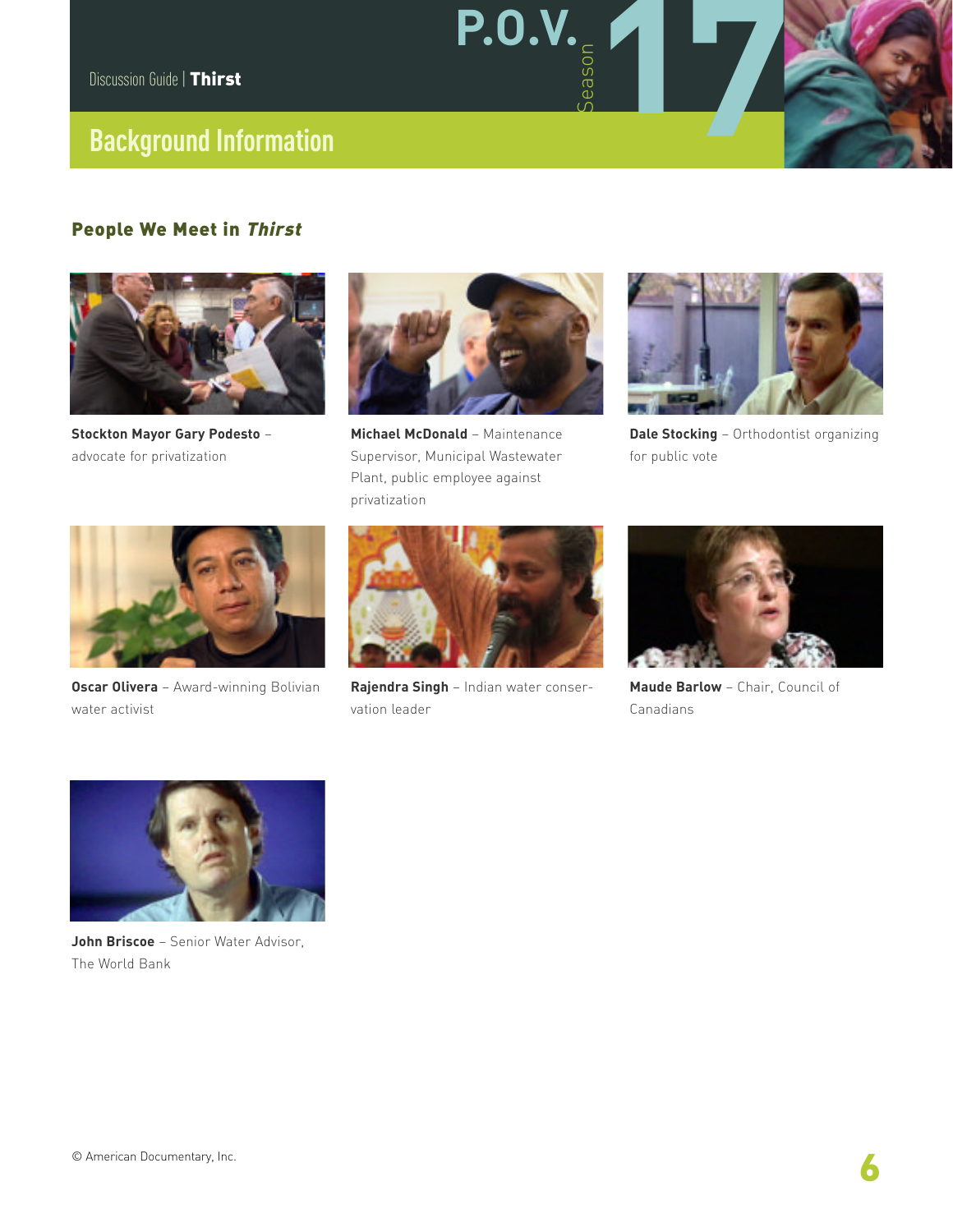# **Background Information**

### **What Is Privatization and Who Is Involved?**

Privatization is the process of transferring, selling or divesting government (usually state or municipal-owned) services and/or assets to private ownership or control. In the case of water services, it can mean a private corporation contracting with a municipality to maintain and/or operate water delivery services and then charging users enough for that service to earn a profit.



Major companies involved in efforts to privatize water services around the world are: Suez, Veolia (formerly Vivendi), and Saur, (all three French owned), Thames Water (an English company owned by Germany's RWE AG), and Bechtel (U.S.).

A related issue is the commodification of water itself by companies selling it in the marketplace. An example is bottled water. Companies pump water from natural springs or aquifers or rely on municipal water which is then bottled for sale.

The three largest water bottling companies in the world are Nestlé (including Perrier, Vittel, Pellegrino, Arrowhead, Calistoga, Ice Mountain, Deer Park, and Poland Springs brands), Coca-Cola (Dasani), and PepsiCo (Aquafina).

### **Statistics**

**P.O.V.** 

Over a billion people lack access to safe drinking water. The United Nations says that 2.7 billion people worldwide will face severe water shortages by 2025. The World Water Council puts that number at 4 billion. (PACIFIC [INSTITUTE\)](http://www.pacinst.org/water_needs.htm)

Each year, millions of children die of diseases caused by unsafe water. An estimated 8 to 11 thousand people die every day from water-related diseases. (UNITED NATIONS ECONOMIC AND SOCIAL COUNCIL 2/11/04]

• A lobbyist for the private water industry says "Essentially the total potential is 85% of the utilities out there could be eventually run by private companies." (INTERVIEW WITH PETER COOK, EXECUTIVE DIRECTOR, NATIONAL ASSOCIATION OF WATER COMPANIES)

• In 2003, 3 million plastic water bottles went into the trash each day in California alone. Only 16% were recycled. (*THE WATER BARONS*, INTERNATIONAL CONSORTIUM OF INVESTIGATIVE JOURNALISTS, 2003.)

• In 1990, 51 million people worldwide got their drinking water from privately operated water companies. By 2002 that figure had grown to more than 300 million people. (*THE WATER BARONS*, INTERNATIONAL CONSORTIUM OF INVESTIGATIVE JOURNALISTS, 2003.)

• From 1990 to 2002, private water companies went from being active in about a dozen countries to operating in at least 56 countries and two territories. (*THE WATER BARONS*, INTERNATIONAL CONSORTIUM OF INVESTIGATIVE JOURNALISTS, 2003.)

• From 1995 through 1998, the water utility industry, its employees and political action committees, spent less than \$500,000 on campaign contributions in the U.S. In the two election cycles from 1999 to 2002, the industry's campaign spending roughly tripled to about \$1.5 million. By contrast, groups that have generally opposed privatization, such as the Association of Metropolitan Water Agencies, an industry group for public water utilities, spent about \$200,000 between 1996 and the first half of 2002 to make its case with lawmakers. (*THE WATER BARONS*, INTERNATIONAL CONSORTIUM OF INVESTIGATIVE JOURNALISTS, 2003.)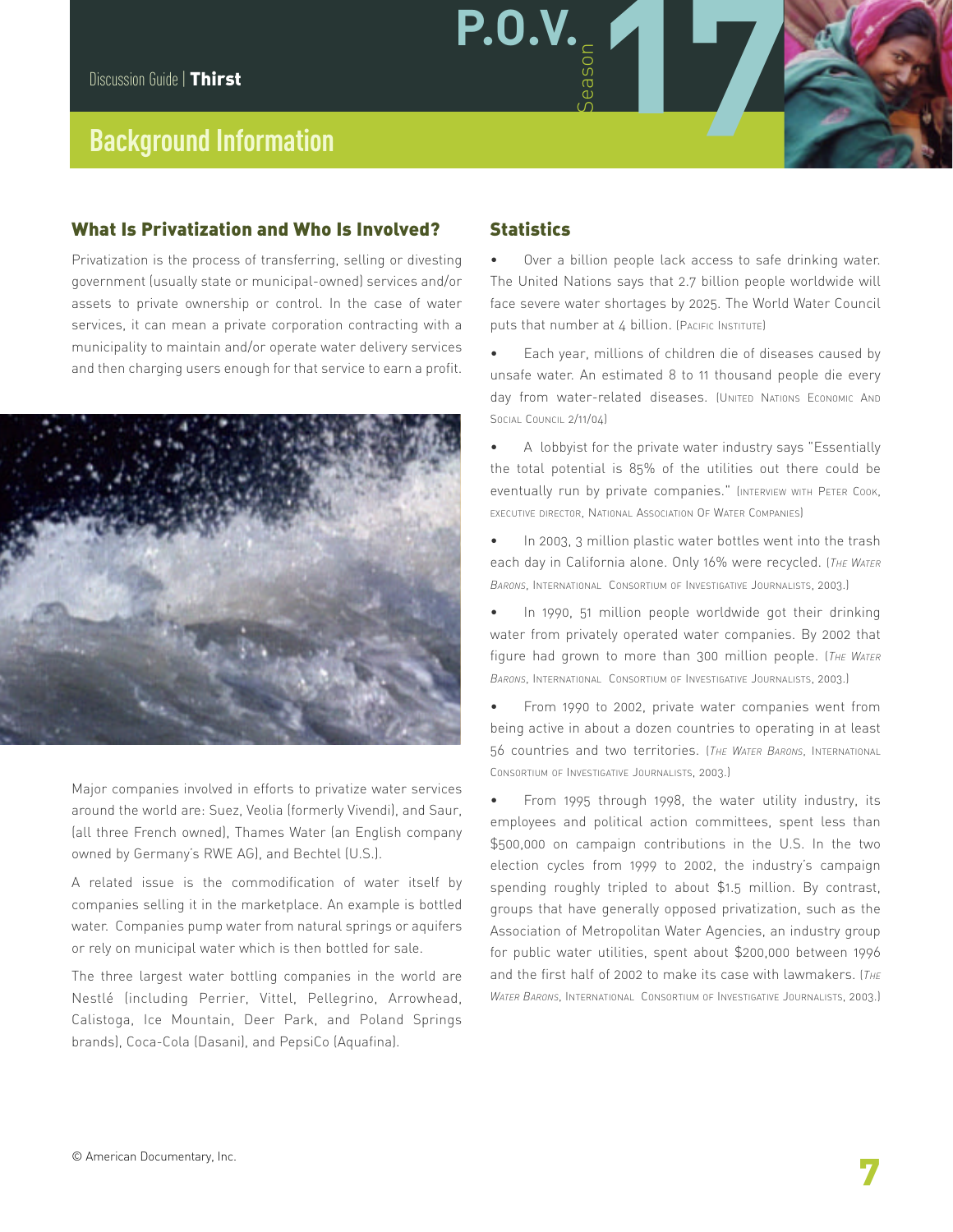# **Background Information**

### **Locations\***

**2003 Third World Water Forum in Kyoto, Japan —** 24,000 people attended this event organized by the World Water Council, a group heavily influenced by private water companies. Officials included U.N., government, industry, banking and global finance leaders. Water activists from around the world spoke out and disrupted the conference to demonstrate that there was no consensus supporting privatization. Despite the protest, in January, 2004, the World Bank announced an increase in funding from \$1.3 billion in 2003 to \$4 billion in 2004 for controversial water projects, including privatization and large dams.

**India —** A grassroots movement for water conservation by harvesting rainwater has rejuvenated rivers, literally changing the desert landscape. Led by Rajendra Singh, whom locals call "a modern day Ghandi," the movement opposed government efforts to sell water sources to companies like Coca-Cola and PepsiCo.

**P.O.V.** 

\* Additional details on each place, including time lines, are available at the film's website (see Resources).

**Bolivia —** A water privatization contract between the Bolivian government and the U.S.-based Bechtel Corporation led to protests in which tens of thousands of people battled police and the army to protect their water rights. After a sharpshooter killed 17-year-old Victor Hugo Daza, the government was pressured to expel Bechtel.

**Stockton, California —** Mayor Gary Podesto proposed to give control of the city's water system to a global water corporation. Stockton residents worried about price hikes, water quality, and layoffs of public



employees (who tend to be disproportionately women and people of color). They created a grassroots coalition, Concerned Citizens of Stockton, to demand that citizens be allowed to vote on the decision. Before a public vote could take place, the City Council voted 4-3 to award a contract to the OMI-Thames consortium. However, Concerned Citizens of Stockton, together with the Sierra Club, is waging a court case to reverse the takeover on the grounds that the company failed to comply with California environmental laws.

Photo: Snitow-Kaufman Productions *A young girl carrying a jug of water in Rajasthan, India* 

Those interested in the process of privatization as it has played out in other U.S. municipalities might investigate the experiences of New Orleans or Atlanta. For additional sites, check: www.citizen.org/cmep/Water.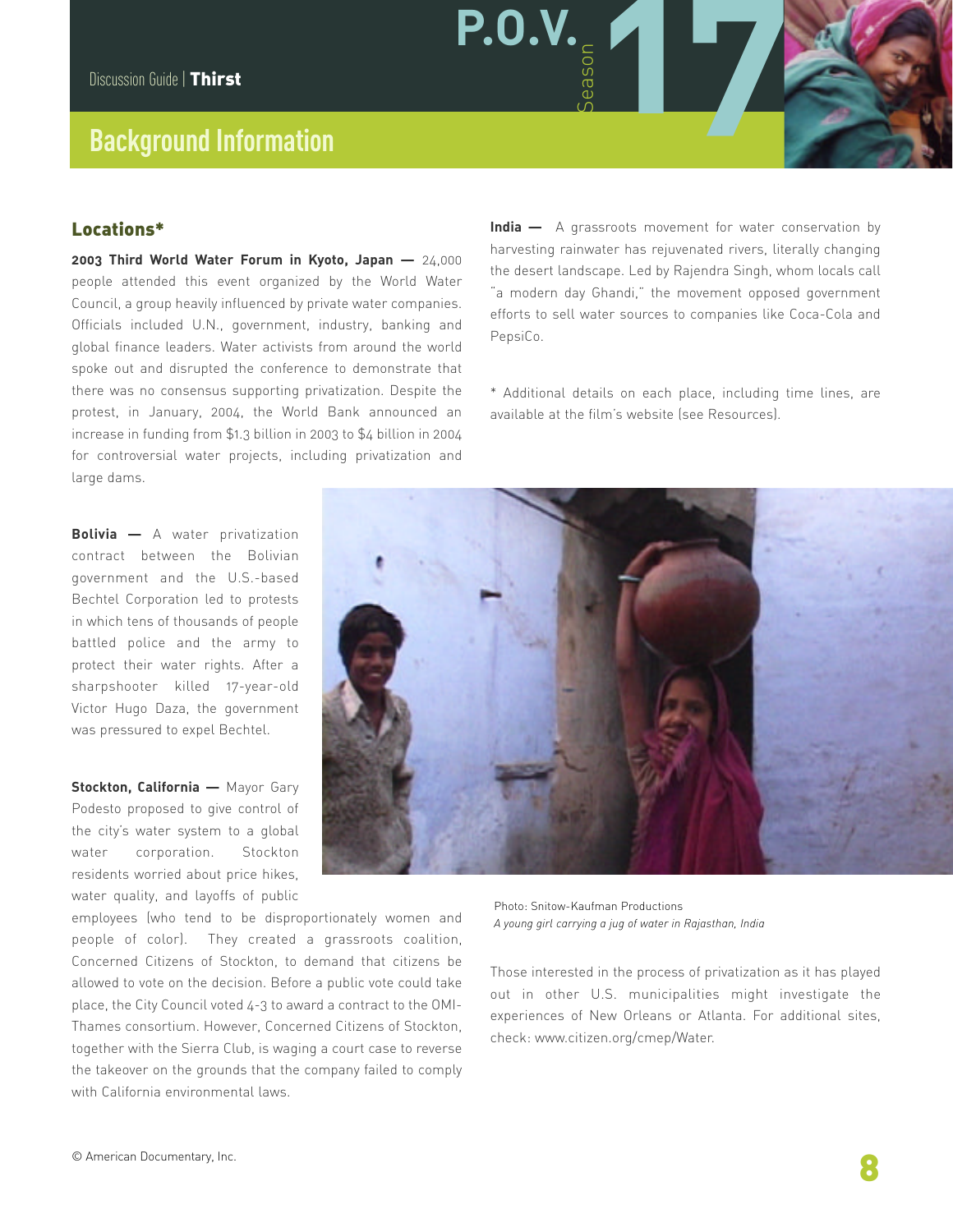# **Using This Guide**

**This guide is designed to help you use Thirst as the centerpiece of a community event. It contains suggestions for convening an event as well as ideas for how to help participants think more deeply about the issues in the film. The discussion questions are designed for a very wide range of audiences. Rather than attempt to address them all, choose one or two that best meet the needs and interests of your group.**

**P.O.V.**<br>  $\begin{array}{c} \begin{array}{c} \circ \\ \circ \\ \circ \\ \circ \end{array} \end{array}$ 

### **Planning an Event**

In addition to showcasing documentary films as an art form, screenings of P.O.V. films can be used to present information, get people interested in taking action on an issue, provide opportunities for people from different groups or perspectives to exchange views, and/or create space for reflection. Using the questions below as a planning checklist will help ensure a high-quality/highimpact event.

• **Have you defined your goals?** With your partner(s), set realistic goals. Will you host a single event or engage in an ongoing project? Being clear about your goals will make it much easier to structure the event, target publicity, and evaluate results.

**Does the way you are planning to structure the event fit your goals?** Do you need an outside facilitator, translator, or sign language interpreter? If your goal is to share information, are there local experts on the topic who should be present? How large an audience do you want? (Large groups are appropriate for information exchanges. Small groups allow for more intensive dialogue.)

• **Have you arranged to involve all stakeholders?** It is especially important that people be allowed to speak for themselves. If your group is planning to take action that affects people other than those present, how will you give voice to those not in the room?

• **Is the event being held in a space where all participants will feel equally comfortable?** Is it wheelchair accessible? Is it in a part of town that's easy to reach by various kinds of transportation? If you are bringing together different constituencies, is it neutral territory? Does the physical configuration allow for the kind of discussion you hope to have?

• **Will the room set up help you meet your goals?** Is it comfortable? If you intend to have a discussion, can people see one another? Are there spaces to use for small break out groups? Can everyone easily see the screen and hear the film?

• **Have you scheduled time to plan for action?** Planning next steps can help people leave the room feeling energized and optimistic, even if the discussion has been difficult. Action steps are especially important for people who already have a good deal of experience talking about the issue(s) on the table. For those who are new to the issue(s), just engaging in public discussion serves as an action step.

• **Are you planning on serving refreshments?** Carefully, consider what type(s) of water (if any) you plan to offer. The choices you make can underscore or conflict with the message of your event.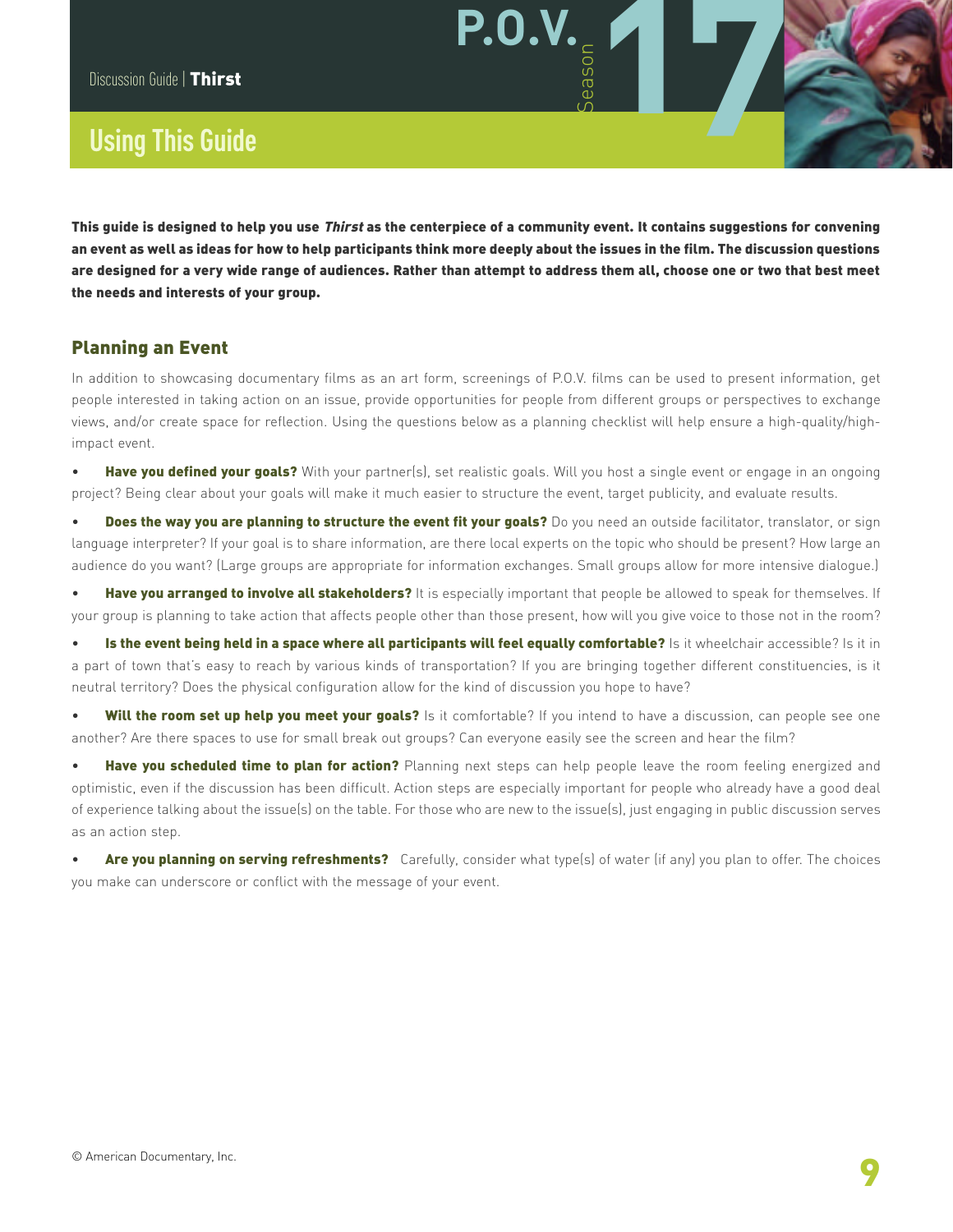# **Using This Guide**

### **Facilitating a Discussion**

**Controversial or unusual topics often make for excellent discussions. By their nature, those same topics also give rise to deep emotions and strongly held beliefs. As a facilitator, you can create an atmosphere where people feel safe, encouraged, and respected, making it more likely that they will be willing to share openly and honestly. Here's how:**

### **Finding a Facilitator**

**P.O.V.**<br>  $\begin{array}{c} \begin{array}{c} \circ \\ \circ \\ \circ \\ \circ \end{array} \end{array}$ 

Some university professors, human resource professionals, clergy, and youth leaders may be specially trained in facilitation skills.

### **Preparing Yourself**

**Identify your own hot-button issues.** View the film before your event and give yourself time to reflect so you aren't dealing with raw emotions at the same time that you are trying to facilitate a discussion.

**Be knowledgeable.** You don't need to be an expert on child welfare, addiction, foster care, depression, or poverty to facilitate a discussion, but knowing the basics can help you keep a discussion on track and gently correct misstatements of fact. In addition to the Background section, you may want to take a look at the suggested websites in the Resource section on p. 18.

**Be clear about your role.** You may find yourself taking on several roles for an event, e.g., host, organizer, projectionist. If you are also planning to serve as facilitator, be sure that you can focus on that responsibility and avoid distractions during the discussion. Keep in mind that being a facilitator is not the same as being a teacher. A teacher's job is to convey specific information. In contrast, a facilitator remains neutral, helping move along the discussion without imposing their views on the dialogue.

**Know your group.** Issues can play out very differently for different groups of people. Is your group new to the issue or have they dealt with it before? Factors like geography, age, race, religion, and socioeconomic class can all have an impact on comfort levels, speaking styles, and prior knowledge. If you are bringing together different segments of your community, we strongly recommend hiring an experienced facilitator.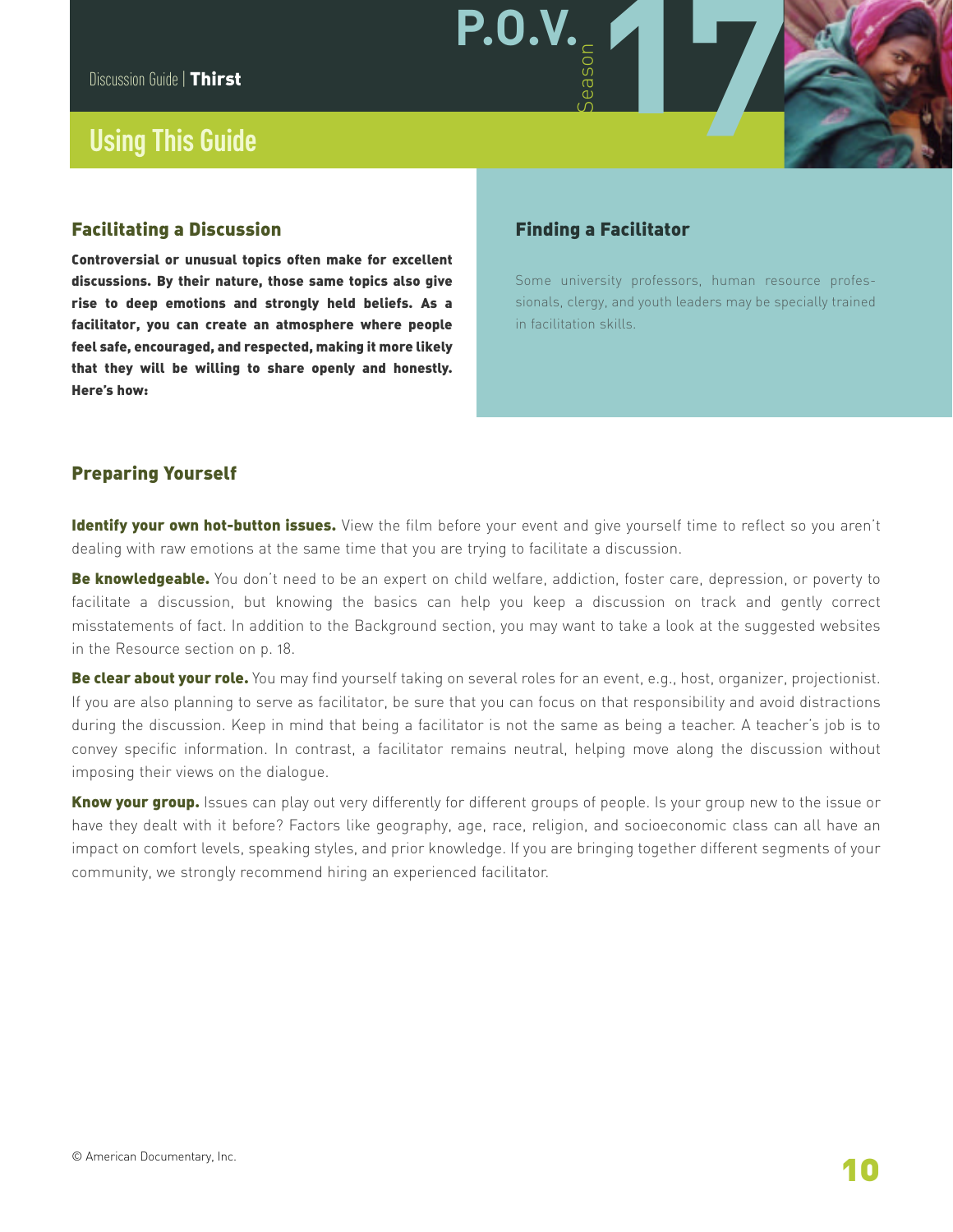# **Using This Guide**

### **Preparing the Group**

**Consider how well group members know one another.** If you are bringing together people who have never met, you may want to devote some time at the beginning of the event for introductions.

**P.O.V.** 

**Agree to ground rules around language.** Involve the group in establishing some basic rules to ensure respect and aid clarity. Typically such rules include no yelling or use of slurs and asking people to speak in the first person ("I think….") rather than generalizing for others ("Everyone knows that…").

**Ensure that everyone has an opportunity to be heard.** Be clear about how people will take turns or indicate that they want to speak. Plan a strategy for preventing one or two people from dominating the discussion. If the group is large, are there plans to break into small groups or partners, or should attendance be limited?

**Talk about the difference between dialogue and** debate. In a debate, participants try to convince

others that they are right. In a dialogue, participants try to understand each other and expand their thinking by sharing viewpoints and listening to each other actively. Remind people that they are engaged in a dialogue.

**Encourage active listening.** Ask the group to think of the event as being about listening, as well as discussing. Participants can be encouraged to listen for things that challenge as well as reinforce their own ideas. You may also consider asking people to practice formal "active listening," where participants listen without interrupting the speaker, then re-phrase to see if they have heard correctly.



Photo: Snitow-Kaufman Productions *Vandana Shiva at a protest press conference at the Third World Water Forum in Kyoto* 

**Remind participants that everyone sees through the lens of their own experience.** Who we are influences how we interpret what we see. So everyone in the group may have a different view about the content and meaning of the film they have just seen, and all of them may be accurate. It can help people to understand one another's perspectives if people identify the evidence on which they base their opinions as well as share their views.

**Take care of yourself and group members.** If the intensity level rises, pause to let everyone take a deep breath. You might also consider providing a safe space to "vent," perhaps with a partner or in a small group of familiar faces. If you anticipate that people may be upset, be prepared to refer them to local support agencies and/or have local professionals present. Be sure to make it clear whether or not members of the press are present and whether comments are "on the record" or if there is a reasonable expectation that requests for confidentiality will be honored.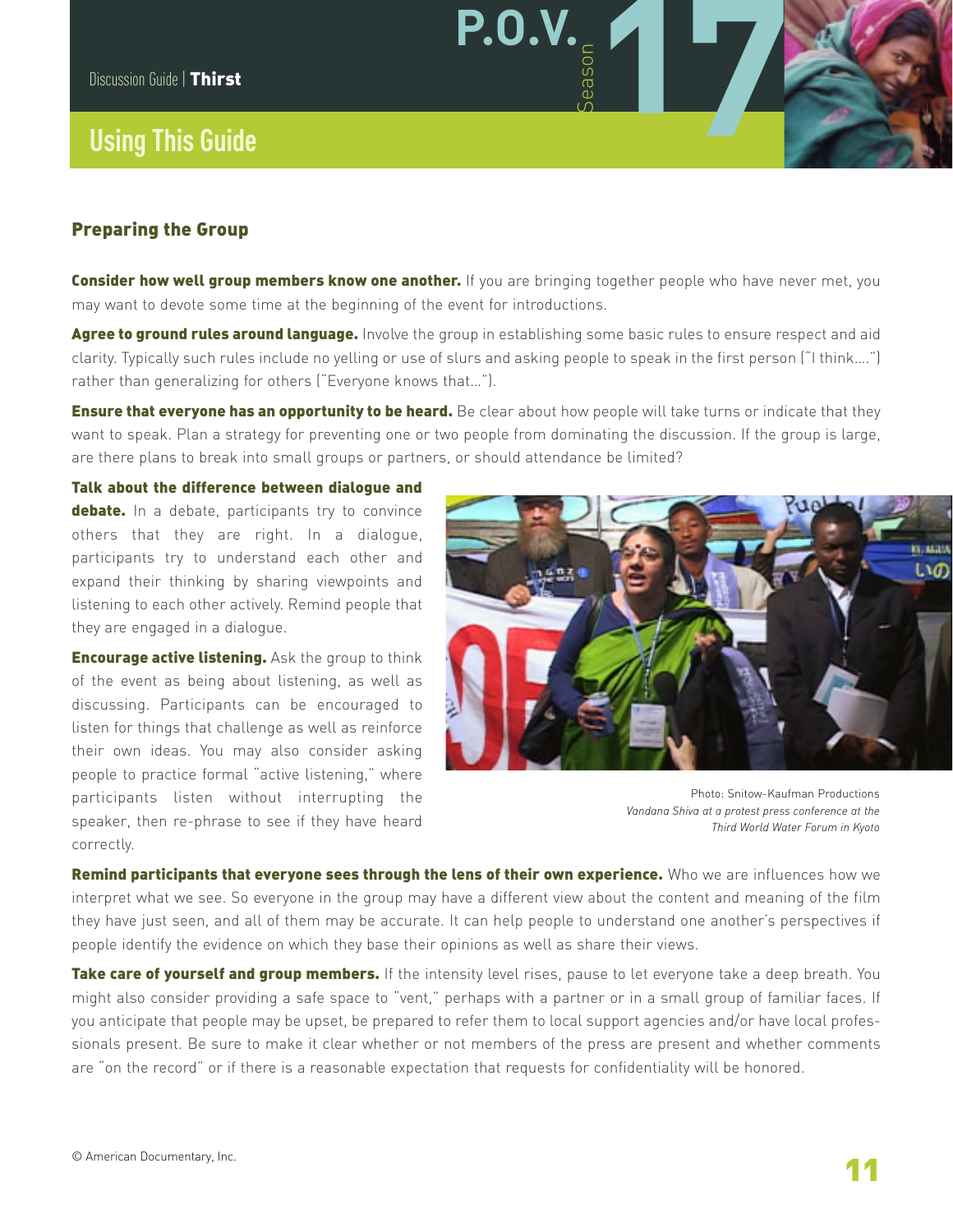### **General Discussion Questions**

**When people begin to think about something as basic to survival as water, reactions can be intense. You don't want to suppress passion, but you do want participants to be thoughtful as well as emotional, to reflect and not just react. So, immediately after the film, you may want to give people a few quiet moments to reflect on what they have seen or pose a general question and give people some time to themselves to jot down or think about their answers before opening the discussion.** 

**Unless you think participants are so uncomfortable that they can't engage until they have had a break, don't encourage people to leave the room between the film and the discussion. If you save your break for an appropriate moment during the discussion, you won't lose the feeling of the film as you begin your dialogue.**

One way to get a discussion going is to pose a general question, such as

- **• If you could ask anyone in the film a single question, who would you ask and what would you ask them?**
- **What insights or new knowledge did you gain from this film?**
- **• If you were going to tell a friend what this film was about, what would you say?**
- **• Two months from now, what do you think you will remember from this film and why?**



**P.O.V.** 

Photo: Snitow-Kaufman Productions *Filming Rajendra Singh during production of "Thirst"*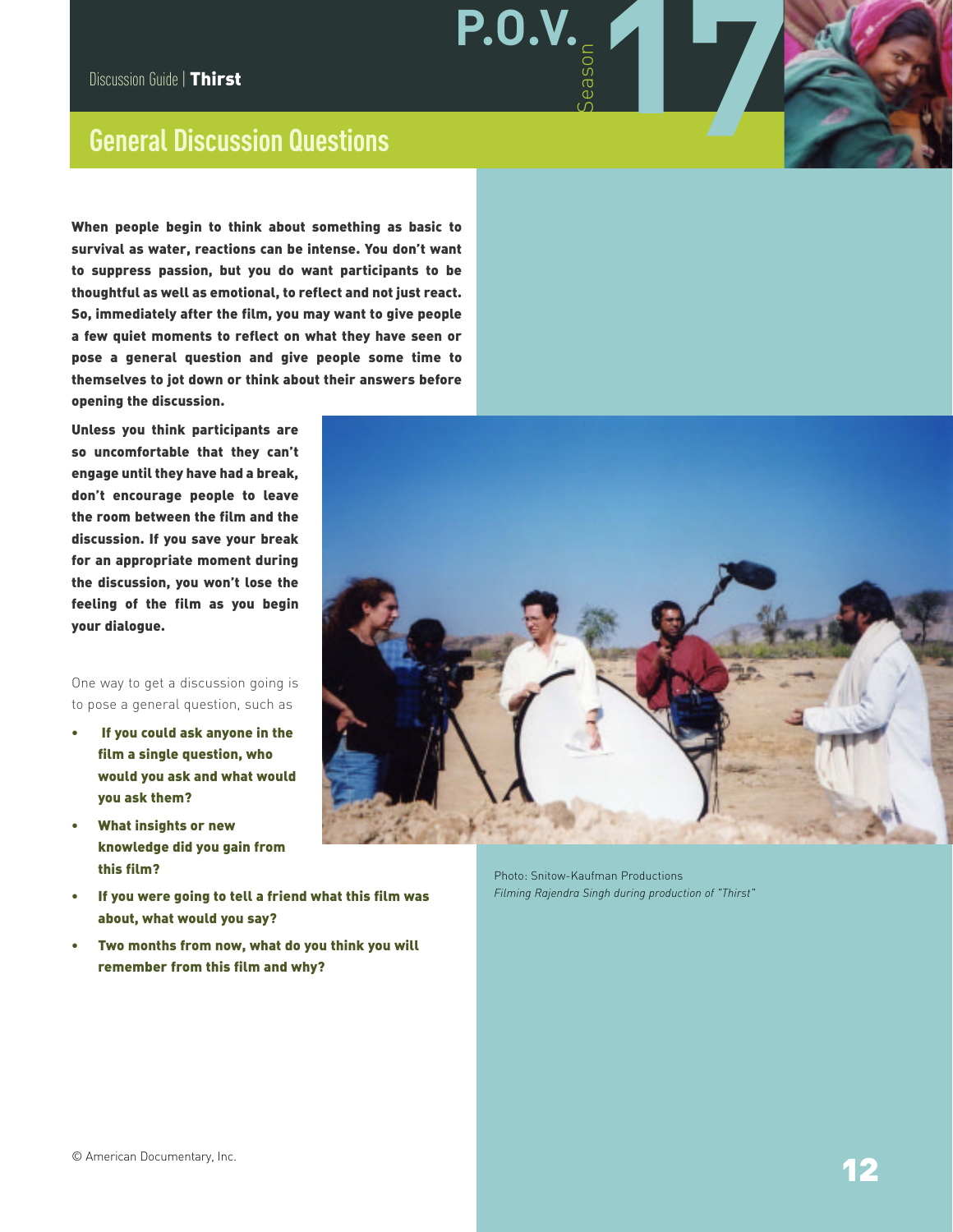# **Discussion Prompts**

#### **EXAMINING PRIVATIZATION**

• As you view the film, jot down a list of the arguments you hear in favor of privatization and the arguments against privatization. Then review your notes. Which column seems more convincing to you and why? If a corporation were trying to privatize your municipal water services, would you support or oppose it?

Peter Woicke of the World Bank underscores the high cost of providing individual access to potable water. What are the potential differences to a community if end users pay a private company or pay a public utility? What are the potential differences to a community if a private company or public utility makes the initial investment needed to finance necessary construction or repair? What are the potential differences to a community in public or private maintenance and operation of water facilities?

The choice between public and private ownership is also often a choice between local control and control by a corporation headquartered far away. Stockton municipal employee Michael McDonald says, "I don't like the idea of my water being controlled by a private company, especially in these times. I'd rather it stay here under our local control. And our employees live here. Most of them have gone to school here. They're raising their children here. It's important to them that they do a good job. And we don't have to think about how we're going to make a profit here. All we have to think about is how we can … provide a good service to the citizens." What difference do you think local control makes?

• Gary Podesto explains that some citizens of Stockton oppose his attempts to contract out water services to a private corporation by saying, "They confuse this with this globalization issue." In your view, are the citizens confused? Why might they think there is a link between what happened in Stockton and corporate globalization?

In Stockton, as in many communities, one of the consequences of privatization is a downsizing of the municipal workforce. Because of the history of discrimination and hiring in the U.S., such downsizing affects different groups of people differently. In your community, who would be most affected by layoffs of workers at water and sewer facilities? What weight should a city give to preserving jobs in considering whether or not to privatize? What did the city of Stockton lose when Michael McDonald left the Water Department?

**P.O.V.**<br>  $\begin{array}{c} \begin{array}{c} \circ \\ \circ \\ \circ \\ \circ \end{array} \end{array}$ 

At the World Water Council, John Briscoe says, "What does it mean to say water is a human right? As those who proclaim it so would say that it is the obligation of the government of X to provide free water to everybody. Well, that's a fantasy." Is free water what people are requesting, or are they requesting public provision of water? What is the difference? Considering that people need water to live, what should be done in situations where individuals cannot afford to pay? Many cities need to upgrade their water delivery and/or sewage systems. In your opinion, who should cover these costs and how should they be paid for?

Rajendra Singh says, "Just as we won our independence from colonial oppression, I hope we will be successful one day in ending the privatization of water." How is this struggle similar to and different from the struggle against colonial rule?

• Many people in the film make reference to "rights." Make a list of all the different entities you can think of that are entitled to and that grant "rights." Examples might include the UN Declaration of Human Rights or divine rights. Those would apply to all people. Or the U.S. Constitution, which grants rights to the category of people who are citizens. Let each person in the group share your list. Do corporations appear on any of the lists? In your view, what rights should corporations have?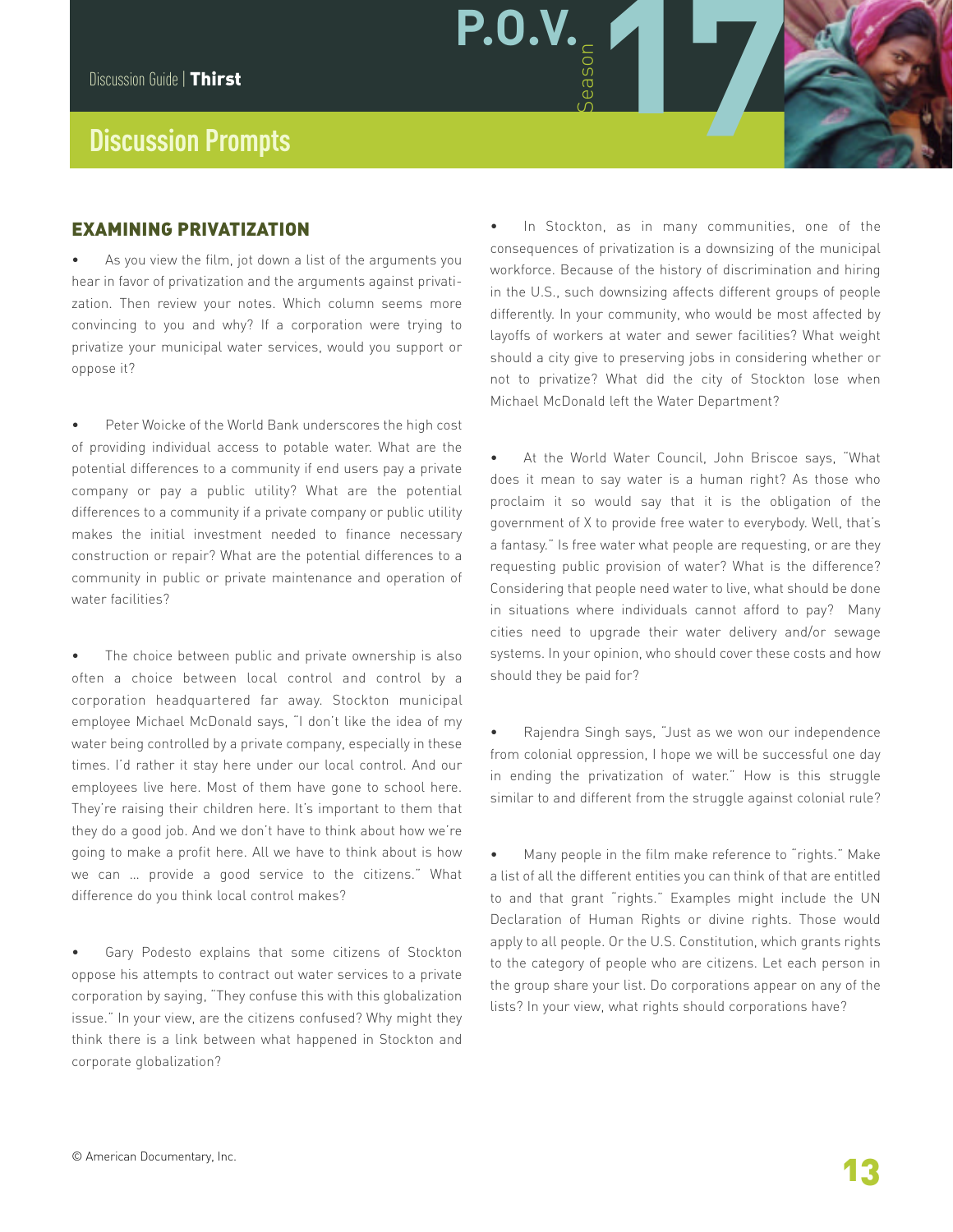# **Discussion Prompts**

The United States has a long tradition of private ownership of land. But what if a landowner allows private companies to use water on their land? Does the ability to pump water automatically confer the right to control water?

Rajendra Singh observes, "In our childhood, we never imagined buying bottled water … And now, water is selling at the cost of milk. A poor person cannot afford to buy it." What is the relationship between a company's choice to promote and sell bottled water and a community's desire to provide universal, affordable, tap water? How does the production of bottled water affect the motivation for providing safe and accessible tap water? What are the costs to the community of each of those alternatives (including the costs of dealing with the waste products of the processes)?

Is profit a good motivator to provide good service? Can you think of specific examples where this is true? Can you think of specific examples where it is not true? Do market forces work the same way for resources like water, a resource absolutely necessary for basic human survival and a service that tends to be a monopoly, than for other kinds of goods or services? Should basic necessities be governed by their own set of rules, and if so, what kinds of rules? If you had to make a list of basic necessities, what would you include?

### **LOOKING AT DEMOCRATIC PROCESS**

**P.O.V.**<br>  $\begin{array}{c} \begin{array}{c} \circ \\ \circ \\ \circ \\ \circ \end{array} \end{array}$ 

Imagine that you were responsible to convene the World Water Forum in Kyoto to discuss how to "provide access to all the unserved peoples for an affordable price." If you wanted to be sure that all the "key players" would be represented, who would you invite and why?

• Canadian Maude Barlow lays out the conflict this way: "On one side, those who see water as an economic good want to put water on the open market for sale to the highest bidder. On the other hand, you're going to hear the voice of a growing civil society movement who has a vision of water as part of the global commons and treat it as a public trust for all time by governments everywhere." In your view, are these the only two possibilities, or can you think of others? How might advocates for these two positions reach a compromise, or are their positions mutually exclusive?

In Stockton, Vice Mayor Gloria Nomura reminds people that, "It says in the Constitution that you will elect representatives to vote and to make decisions that are best for you." In contrast, Council Member Larry Ruhstaller says, "There comes a time when the people become so involved in an issue that it is important that they be heard by way of ballot." Which do you think best fits situations similar to the one faced by Stockton, direct or representative democracy? Why? What are the potential long-term consequences if citizens feel shut out of the process of government?

• Mayor Podesto used funds, in part supplied by OMI/Thames, to send out mailers and for automatic phone calls asserting that his opponents were lying. You hear the phone call in the film. Is this part of open government and healthy political debate, or, as Dale Stocking says, "a very expensive effort to thwart our citizens' approach to open government"?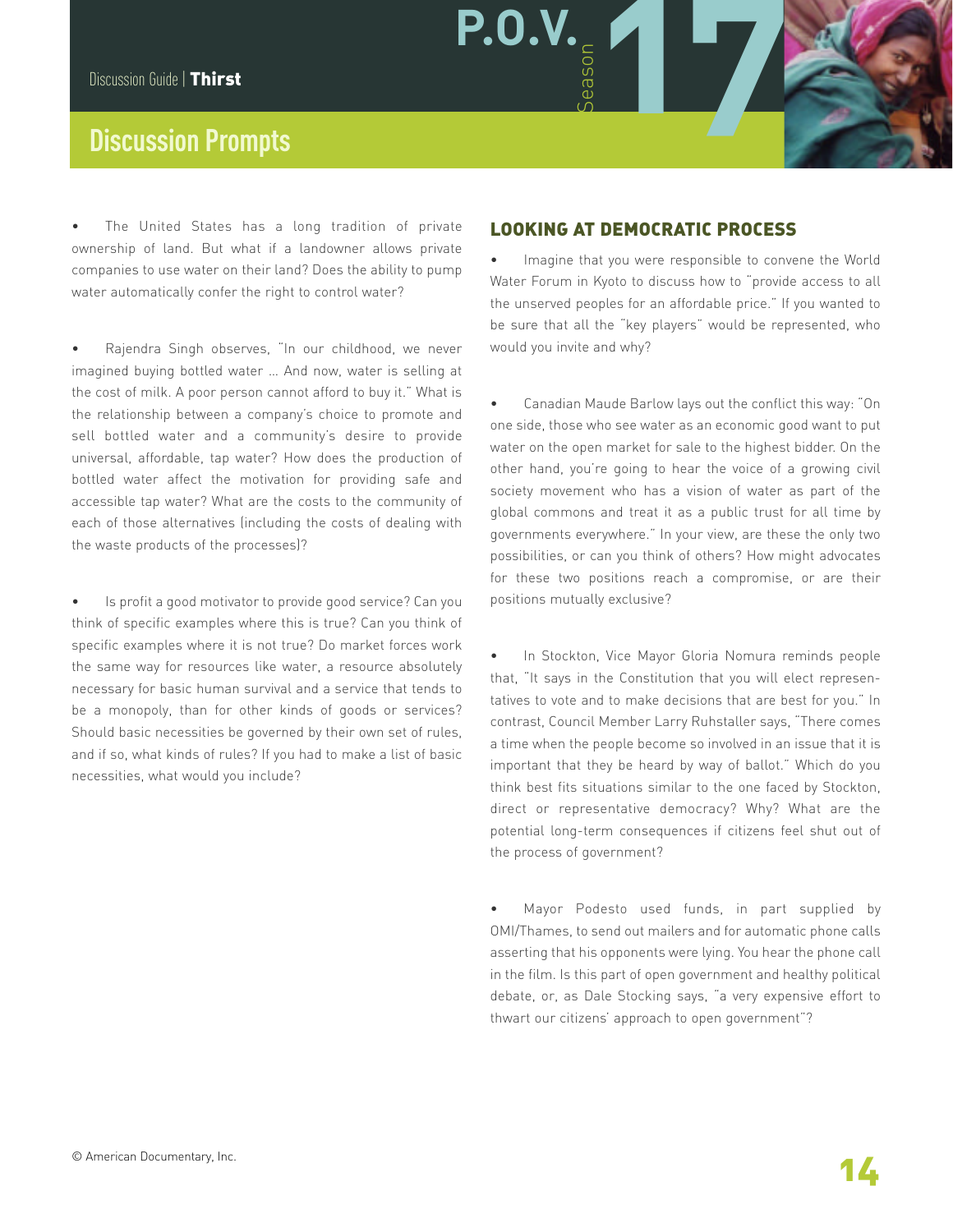# **Discussion Prompts**

Reflecting on their failure to defeat the contract with Thames, Stockton opponents of privatization reflected on strategies. Consider the following positions mentioned in their conversation:

- No one has ever won one of these fights without civil disobedience
- We took the high road and "did not run in the mud with the rest of them"
- We may have taken the high road, but we lost, so what good is the high road?

What do you think about the group's strategy decisions? If the decision were yours, what would you have done and why?

### **THINKING ABOUT THE FUTURE**

**P.O.V.** 

Imagine that you ran the World Water Council or you were creating your own organization to formulate a global water policy. Work together in small groups to write a mission statement for your organization.

If you had been able to address the World Water Forum, what would you have said?

In your view, should anyone "own" a resource like water? On what do you base your belief? If you adhere to a religious tradition, research your religion's teachings about water. How

> might these teachings inform a debate about privatization?

> • Bolivian Oscar Olivera addresses those gathered in Kyoto by saying, "Many of the companies represented here have stained the water with the blood of our compatriots." What do you think he meant? If you were asked to write a set of ethical guidelines for corporations involved in providing water services, what would the guidelines say?



*Michael McDonald, Maintenance Supervisor of the Stockton water department at a protest outside Stockton City Hall before city council vote on privatizing Stockton's water system*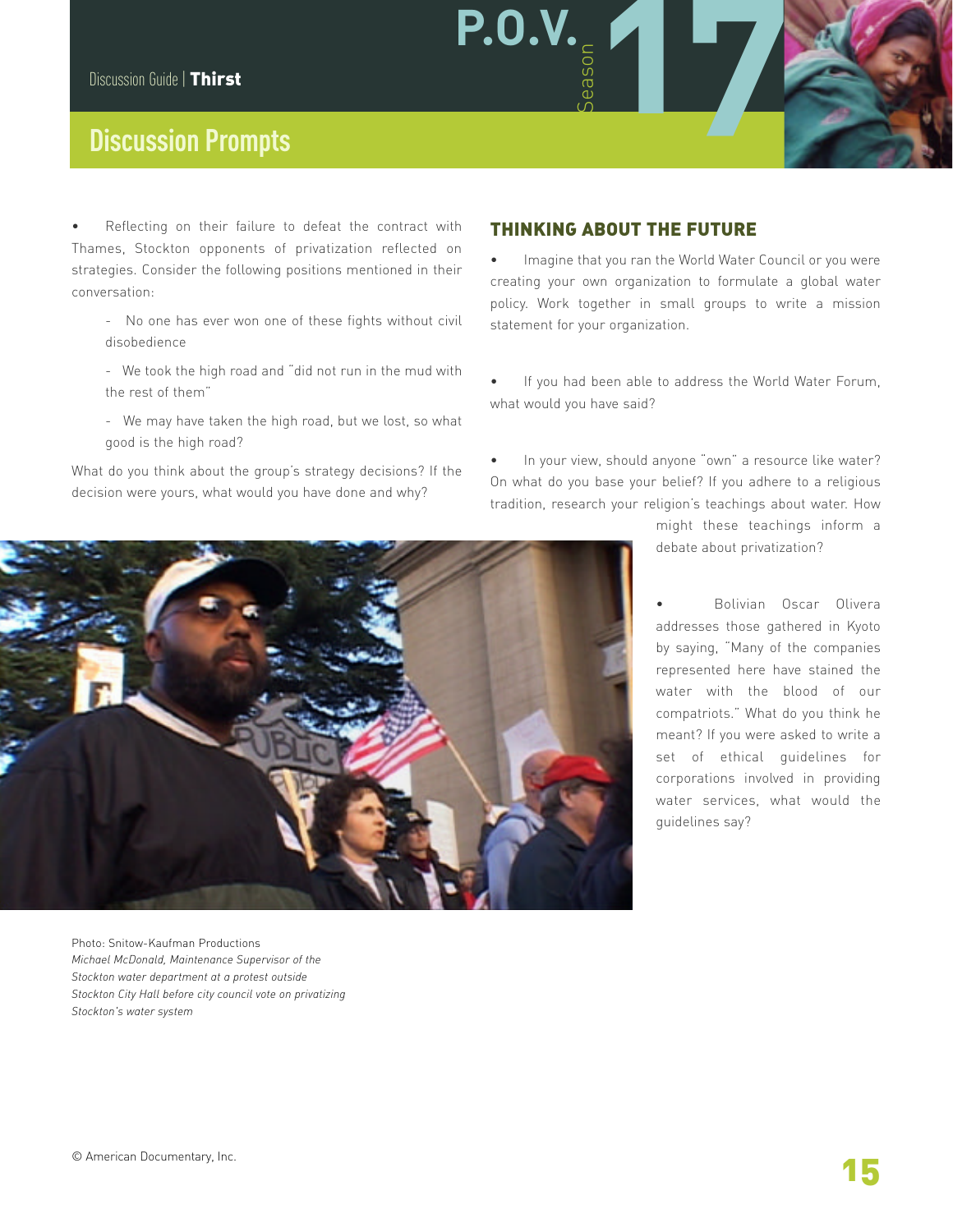# **Taking Action**

• Rajendra Singh says, "Let me tell you one thing: local action, small local action, can change global thinking in a second.… Starting from such a small spot, it spreads in the village, in the country and the world." What small, local thing might you start?

One of the issues around privatization has been a lack of information or the existence of misinformation. You and your group might conduct and disseminate research in your community to answer any or all of the following questions:

o Who runs your municipal water system?

o What is the condition of your local water delivery and/or sewer systems? If repairs or upgrades are needed, what plans are in place to finance those repairs?

o Has your local government been approached by a water corporation offering to take over operation of the water system?

o If so, what was the response? What has the corporation promised? Do its promises square with its track record in other places?

o What rates do people in your community pay for water? Compare this with rates charged by public and private utilities in similar communities.

o Where do local officials running for re-election stand on the issue of privatization of water?

o Check labels of locally sold bottled water. Where does the water come from? Have water samples tested and compare the results of those tests to the results of required tests performed on your community's tap water. Which water is consistently safer?

o What policies or laws are in place to protect water sources in your area (rivers, streams, aquifers, lakes, etc.) from pollution?

o What policies or laws are in place to protect water sources in your area (rivers, streams, aquifers, lakes, etc.) from depletion?

o Who are the largest consumers of water in your community? Farmers? Golf courses? Factories? Laundries? Car washes? Others? How might you work with these entities to conserve water?

**P.O.V.**<br>  $\begin{array}{c} \begin{array}{c} \circ \\ \circ \\ \circ \\ \circ \end{array} \end{array}$ 

o Do institutions in your community invest pension plan or other funds in companies involved in water privatization? How might you approach those institutions to invest in ways that reflect your position on privatization?

• Before a crisis situation arises, work with local politicians to create processes for public input on decisions about critical matters such as privatization of utilities.

Investigate the status of current legal protections for the water source(s) that provides drinking water for your community. Work with local politicians, municipal employees, and community groups to ensure the implementation of these protections or the creation of new laws where necessary.

• Organize forums or work with local media to give voice to:

- People distributing information about privatization

- Union leaders or other representatives of your local water and sewer workers

- Discussions about which community resources should remain as part of the public trust or as civic spaces and which things are okay for private companies to own or control.

Conduct blind taste tests to see if people can tell the difference between tap water and bottled waters. A "Good Morning America" test of its studio audience found that people chose New York City tap water as a heavy favorite over such brands as Evian and Poland Spring. Hold the taste tests at public events and use the event to distribute information about privatization. ++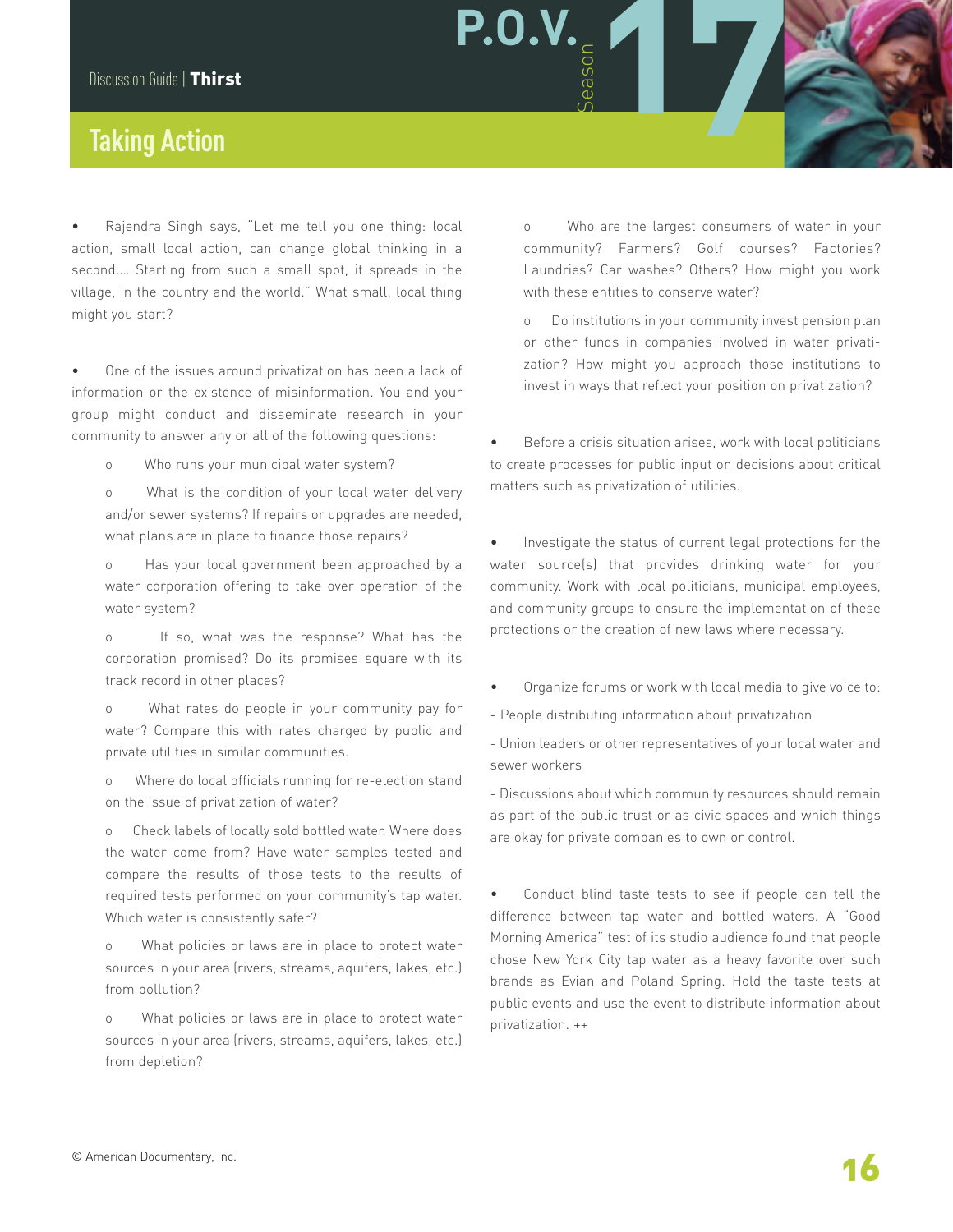# **Taking Action**

Survey residents who purchase bottled water and brainstorm alternatives to help them meet the needs you find. If, for example, people are fearful that their tap water is not safe, arrange for water testing or spearhead a campaign to ensure that the community's public water supply is safe or supply residents with filters. If the problem is identified as one of availability or convenience, work with local civic groups to install, maintain, and/or repair drinking fountains in key locations.

• Scarcity drives up cost, so conservation is often an important part of the conversation about water. Brainstorm ways to help people and institutions in your community

conserve water (e.g., create a fund that would provide people with grants to install low-water-use toilets or shower heads; help people find alternatives to planting lawns; conduct a teach-in on how to harvest rainwater; or create public policy that prevents watering during parts of the day when evaporation is most likely to occur, etc.).

Review how you use water in the course of your daily routine. Commit to one change you could make to use water more efficiently. Share your resolution with others in the group. Think about things you could ask others to do that would support you in keeping your

• Find out which organizations in your community are currently working on privatization issues. Investigate the possibility of working with those organizations.

**P.O.V.** 

++ Idea adapted from *Thirst, A Guide for Discussion Leaders and Teachers,* produced by *The Sierra Club.*



resolution and how you might help them in keeping theirs.

Photo: Snitow-Kaufman Productions *Oscar Olivera at a protest press conference at the Third World Water Forum in Kyoto*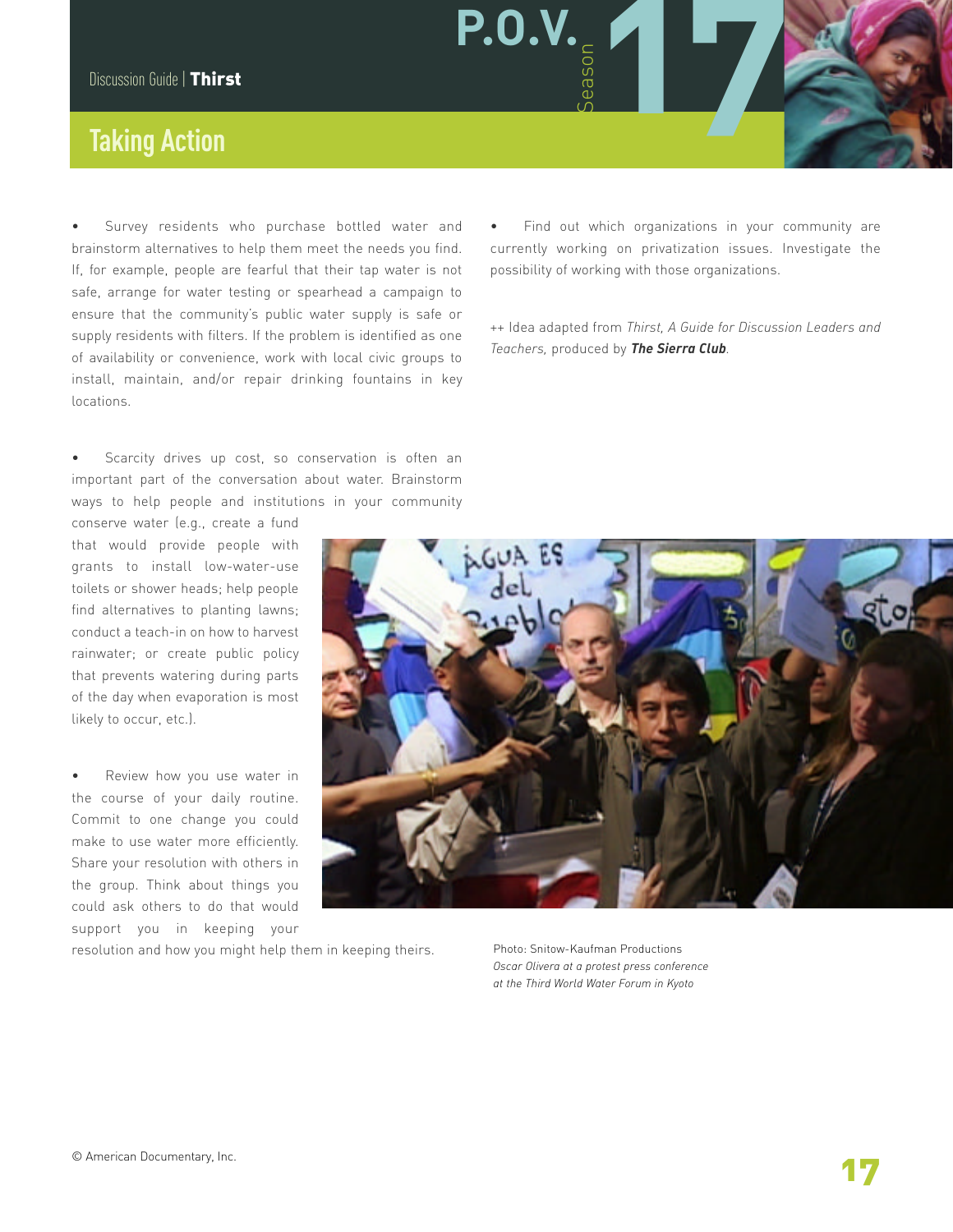### **Resources**

### **Websites**

### **P.O.V.'s Thirst Website [www.pbs.org/pov/pov2004/thirst](http://www.pbs.org/pov/pov2004/thirst)**

#### **General Overview**

Access the *Thirst* website at [www.pbs.org/pov](http://www.pbs.org/pov) to find out more about water privatization across America and around the world including a history of water delivery systems, a list of the corporations in the water business, the issues involved and the future of water in the 21st century.

#### **History of Water Privatization in California**

Water historian Norris Hundley, author of "The Great Thirst: Californians and Water," draws lessons from California's 19th century water privatization schemes in an exclusive essay.

#### **A Harvest of Water**

We look at innovative techniques used around the world to harvest drinking water from rain, fog, and clouds. In an exclusive outtake from the film, Rajendra Singh explains how community effort in Rajasthan, India has transformed the desert landscape.

#### **Resources**

.

Find links to interviews with characters from the film, learn more about the key players in the water privatization debate and visit related PBS and NPR programs and websites.

### **What's Your P.O.V.?**

**P.O.V.**<br>  $\begin{array}{c} \begin{array}{c} \circ \\ \circ \\ \circ \\ \circ \end{array} \end{array}$ 

*interactive representation of your feelings about* **Thirst***. your thoughts by calling 1-800-688-4768.*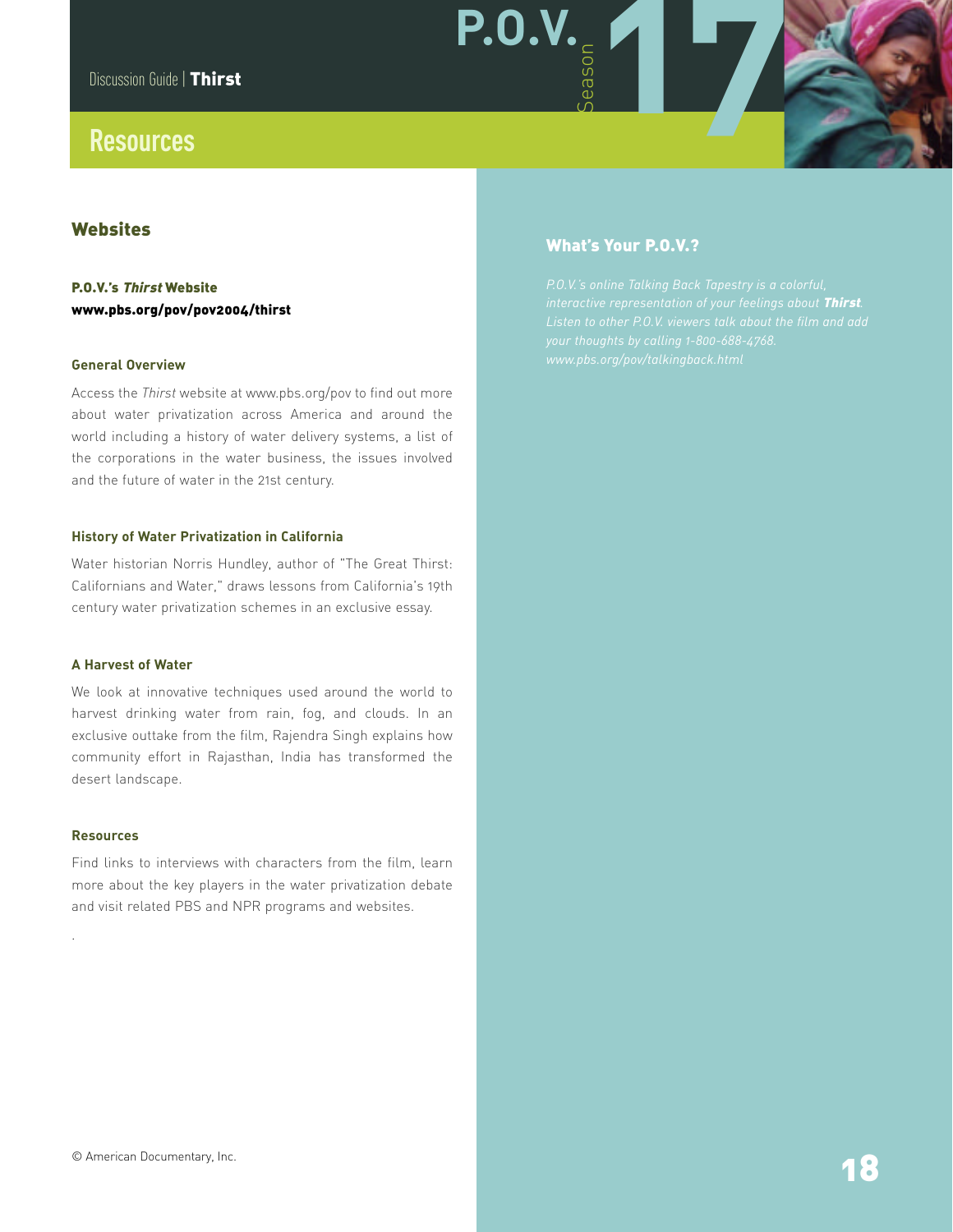### **Resources**

#### **[www.thirstthemovie.org](http://www.thirstthemovie.org/)**

The website for the film *Thirst* includes information about the filmmakers, a list of relevant articles and books, as well as other links and resources.

#### **[www.cseindia.org](http://www.cseindia.org/)**

The Centre for Science and Environment, based in India, was started in 1980 by a group of engineers, scientists, journalists and environmentalists to catalyze the growth of public awareness on vital issues in science, technology, environment and development. The site includes several resources related to water, including rainwater harvesting, pollution, water treatment, and more.

#### **<http://www.servicesforall.org>**

The Citizens' Network on Essential Services (CNES) works to democratize national and global governance by supporting citizens' groups that are engaged in influencing policy decisions about basic services: water, power, education, and health care. Their website includes a valuable virtual library of anti-privatization policy papers, profiles of relevant organizations, and a useful glossary.

#### **[www.citizen.org](http://www.citizen.org)**

Public Citizen's Water for All Campaign is dedicated to protecting water as a common resource, stopping water privatization and bulk water sales, and defending access to clean and affordable water around the world. Their website includes case studies and overviews of debates about privatization.

#### **[www.worldwatercouncil.org](http://www.worldwatercouncil.org)**

**P.O.V.**<br>  $\begin{array}{c} \begin{array}{c} \circ \\ \circ \\ \circ \\ \circ \end{array} \end{array}$ 

The website of the pro-privatization convener of the Kyoto conference shown in the film includes statistics on water usage and availability.

#### **[www.waterpartnership.org](http://www.waterpartnership.org)**

An advocacy organization created by the major private water companies in the Unites States. The group promotes "public private partnerships," the term the group prefers to use instead of "privatization."

#### **[www.imf.org](http://www.imf.org)**

The International Monetary Fund is an organization of 184 countries working to foster global monetary cooperation, secure financial stability, facilitate international trade, promote high employment and sustainable economic growth, and reduce poverty. The IMF supports the privatization of water, and their website includes policy papers on the issue, particularly as it relates to developing nations.

#### **<http://rru.worldbank.org/Documents/PapersLinks/511.pdf>**

The World Bank provides toolkits for those interested in pursuing privatizing water. From their homepage, you can also click on their Resources section to find statements on what the World Bank considers "best practice" in water privatization.